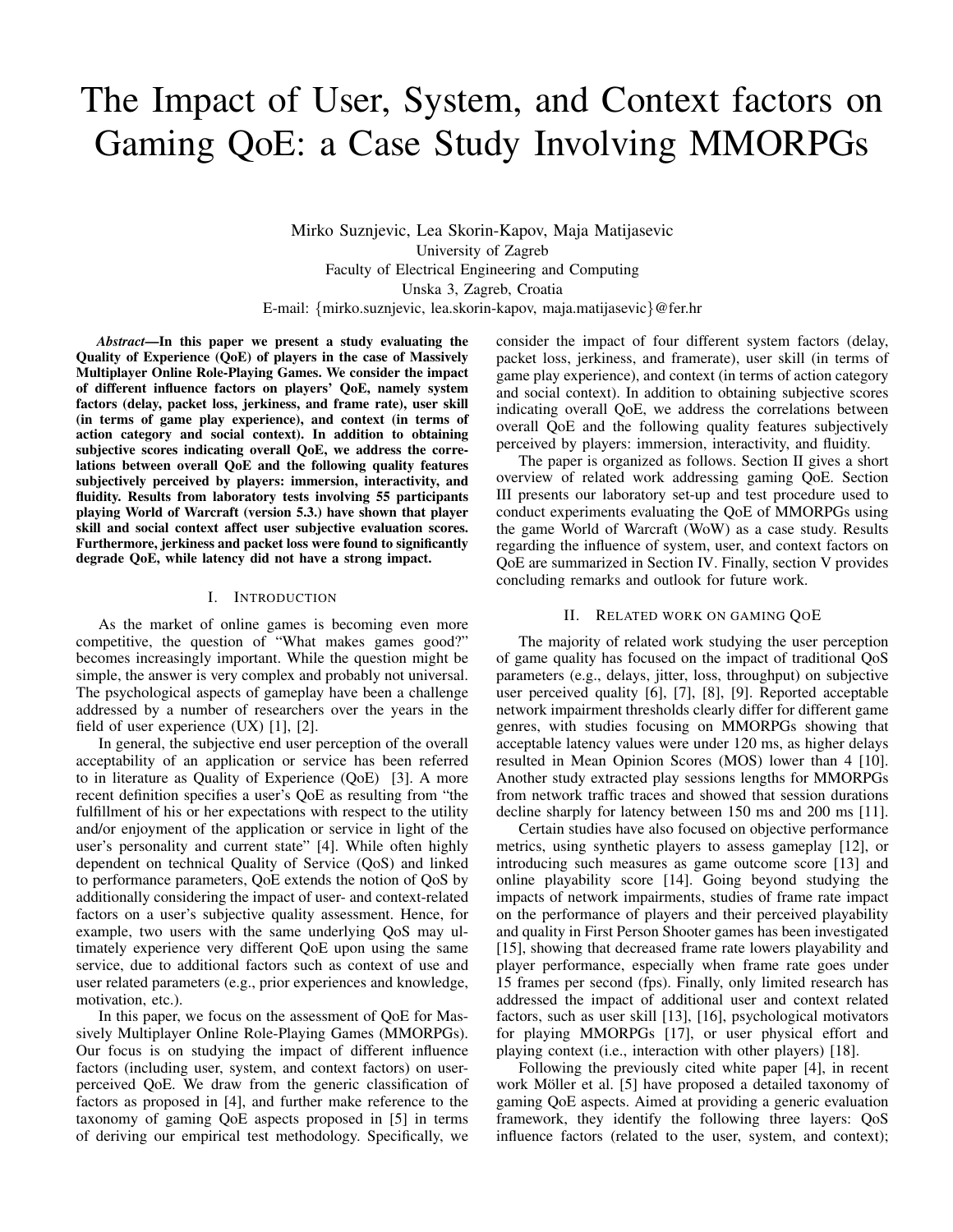user and system interaction performance aspects; and finally QoE features related to the end user quality perception and judgement processes. The authors classify influence factors as being the following:

- *user factors*: experience, playing style, intrinsic motivation, static factors (e.g., age, gender), and dynamic factors (e.g., emotional status).
- *system factors*: game genre, structure, game mechanics and rules, technical set-up (including server, transmission system, interface software, and device characteristics).
- *context factors*: physical environment, social context (e.g., relation to other players involved), extrinsic motivation, and service factors (e.g., access restrictions, gaming cost).

The given influence factors impact system and user performance resulting from player interaction with the system, and are finally linked to the following quality features (dimensions): interaction quality (also linked to *playability*), playing quality (addressing game learnability and intuitivity), aesthetic aspects, and overall player experience. As previously proposed by Poels et al. [19], player experience may be considered in terms of sub-aspects flow, challenge, control, tension, immersion, positive and negative affect.

Motivated by the fact that QoE is a multidimensional concept, and that the majority of previous research addressing gaming QoE has addressed the impact of limited and isolated influence factors on players' QoE (mostly focusing on network QoS), we aim to simultaneously address the impact of multiple factors. Furthermore, we consider QoE in terms of multiple quality features. Stemming from the generic taxonomy proposed by Möller et al. [5], we propose a test methodology to study player QoE in the case of MMOPRGs, addressing a chosen number of influence factors and quality features as described further in the following section.

### III. METHODOLOGY

The study was conducted in two phases: the first involved all participants taking part in a pre-survey questionnaire, and the second involved laboratory testing whereby participants took part in three-hour long gaming sessions. Participants were recruited from masters level students enrolled at the University of Zagreb, Faculty of Electrical Engineering and Computing. A total of 69 participants took part in the pre-survey, while 55 of them took part in the laboratory tests as game players.

# *A. Pre-survey*

A pre-survey was performed several weeks before the laboratory testing using an online questionnaire. The primary aim was to gather data about the participants' previous gaming experience (games in general, multiplayer games, MMORPGs, and specifically WoW as a game which was to be tested). 33% reported having previous experience playing MMORPGs. Participants were asked to rate their skill level with regards to playing online games as being: novice, intermediate, or advanced. We opted for three levels, given that there were participants that had no previous experience in game play. This collected data was used in order to create player groups with different skill levels (further explained under test procedure). In addition to game experience, we collected data with regards to age, gender, right/left handedness, playing style,



Fig. 1. Laboratory testbed

motivations for playing, average hours spent playing games per week, computer hardware used while playing, type of Internet connection, preferred business model (regarding costs of playing/purchasing a game), opinion regarding acceptable delay thresholds (for different types of games), motivation for playing, and user expectations with regards to various quality aspects. For example, results showed that users expected to be able to notice quality degradations for RTTs over an average of 143 ms. While we further limit our focus in this paper to reported player skill levels, further analysis of the additional obtained data will be addressed in future work.

## *B. Laboratory set-up*

The laboratory set-up that was used is shown in Figure 1. The game being played was WoW 5.3. The game was played on PCs 1-5, all running the WoW client on Windows 7 with the following configuration: DELL Optiplex 390, i3@3,3 GHz, 4GB RAM, ATI Radeon HD 6450. The graphical settings on each WoW client were set to *fair*, resulting in the frame rate being stable between 50 and 60 fps. PC 6 was used as a gateway to the Internet used to manipulate network transmission parameters (delay, packet loss). We acknowledge the fact that we could not control the transmission quality of the Internet connection to our laboratory, but note that our lab is connected via a 100 Mbps link, and that round trip time (RTT) between PC 6 and the WoW server was continuously measured between 30-40 ms. A summary of all QoE influence factors (IF) that have been considered in the study is given in Table I. Drawing from the taxonomy proposed by Möller et al. [5], factors are classified as being either system-, user-, or context-related. A total of 34 different combinations were tested, as described further under the test procedure. The following system factors were manipulated:

*Frame rate*: Frame rate was limited using the graphical settings on each WoW client (PCs 1-5). The values of the limits were 15 FPS and 25 FPS.

*Jerkiness*: Jerkiness, or popularly called "choppy graphics", can occur when the machine running the game cannot display the virtual world scene in real-time, resulting in temporary scene "freezes". This can occur in various situations, e.g., due to difficulty in rendering a scene comprising computing intensive graphics, other applications consuming hardware resources, inadequate hardware configuration, etc. We introduced this effect using a special script (run on PCs  $1 - 5$ ) which created a large number of processor jobs, effectively shortly freezing the game. Two versions of the script were created, one resulting in 1-second interrupts every 30 seconds, and the other resulting in 2-second interrupts every 15 seconds.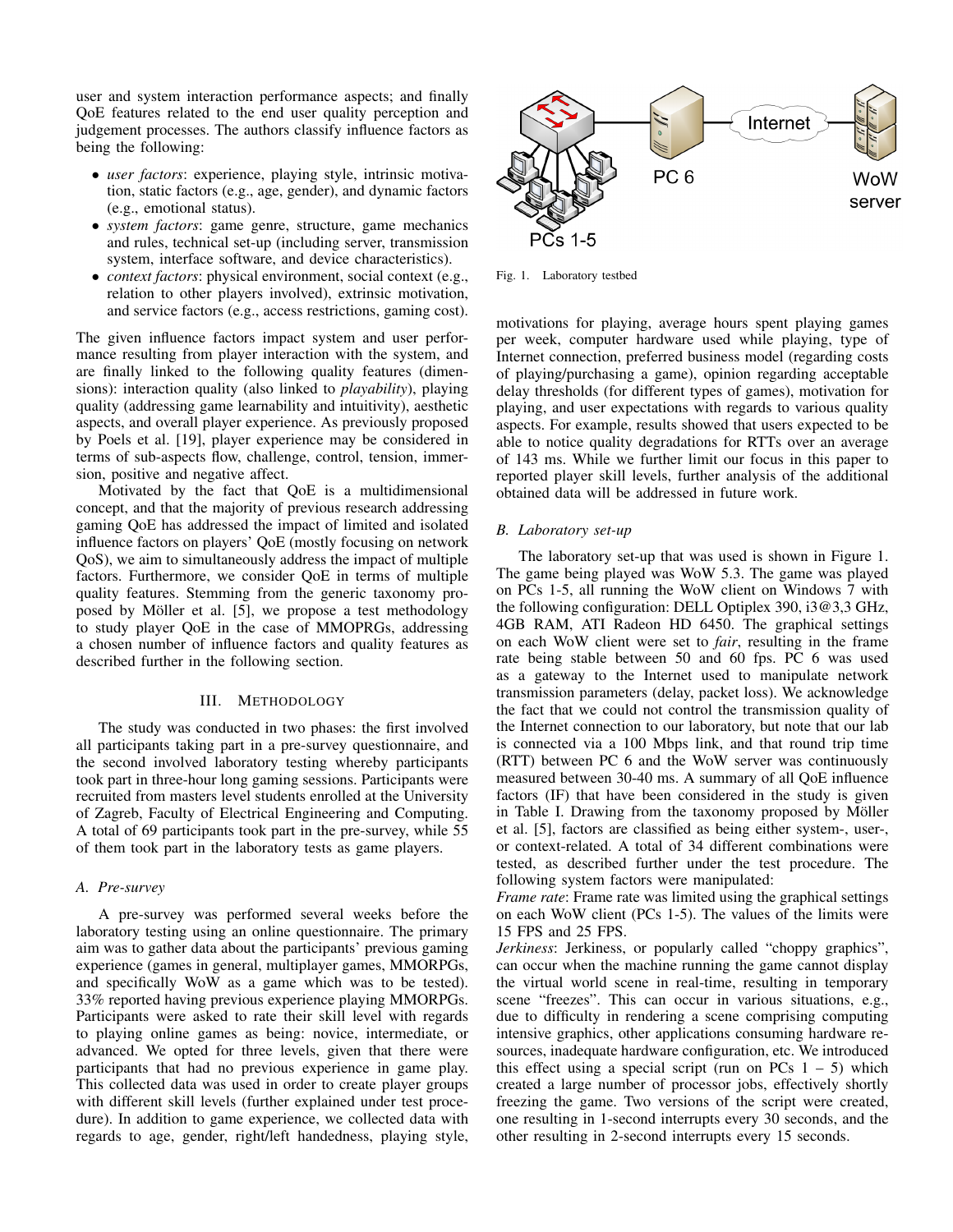*Delay*: Delay was introduced on PC 6 using an Integrated Multiprotocol Network Emulator/Simulator tool (IMUNES) [20]. Two delay values were introduced (100 ms and 200 ms) resulting in an increase of Round Trip Time (RTT) by 200 ms and 400 ms. As noted, the nominal RTT to the WoW server from our laboratory was between 30 ms-40 ms.

*Packet loss*: Packet loss was controlled through a FreeBSD firewall. The probabilities for packet loss were 0.05 and 0.1.

The values of the manipulated system parameters were chosen based on empirical testing. Two players played the game, with each listed parameter being slowly degraded. The first value was chosen when the players reported they first noticed the degradation, while the second value was chosen at the value where players reported the degradation as severe. Only the values for latency were taken from previous studies of QoE for MMORPGs [10].

With regards to user factors, player gender, age, and experience (skill) was recorded. Player skill was taken into account when forming test groups. Further regarding context factors, we manipulated the *social context* by forming different types of player groups (group corresponds to five players simultaneously taking part in the lab testing). The group composition was either homogeneous (meaning all group members were of the same skill level), or mixed (meaning the five players involved were of mixed skill levels, including novice, intermediate, and expert). The group composition was an important factor as players were also requested to take part in collaborative group efforts. This is related to the tasks the players were requested to take part in, whereby we refer to these tasks as action categories. In previous work, five different action categories have been defined for MMORPGs [21]: Raiding, Questing, Trading, Player vs. player combat, and Dungeons. Considering the given action category that a player is involved in as a contextual factor, in this study we focus on two categories, namely *Dungeons* and *Questing*, differing in that Dungeons are an interactive group-based activity, while Questing involves a player taking on individual quests.

Following the identified influence factors, we summarize the parameters which we measured in Table II. Subjective ratings using a standardized 5-point MOS scale were collected to evaluate overall QoE, and the following additional quality features: perceived immersion, perceived responsiveness (in terms of the system reacting to user commands in realtime), and perceived fluidity (referring to the perception of the smoothness in the rendering of the virtual scene). Following a given test scenario, players were also requested to rate the level of challenge they experienced in the given scenario (5 point scale, from "very simple" to "very challenging"). Making once again reference to the taxonomy proposed in [5], we can consider this metric as being related to the user performance in terms of perceptual effort. Finally, two objective metrics we collected include: overall game play success achieved by a given player (corresponding to the level reached while questing, and the number of bosses (i.e., very strong enemy non player characters, with only a few of them in each dungeon) slain while passing through dungeons); and the number of "disruptive" events (i.e., player deaths, player getting lost).

Given the large number of variables and possible interactions to be taken into account, we focus primarily on the impact of system, user, and context influence factors on overall QoE, while correlations between QoE and the other quality features are only shortly reported.

TABLE I. INFLUENCE FACTORS AND CORRESPONDING VALUES

| <b>Factor</b>    | <b>Values</b>                      | IF category | Manip.                  |
|------------------|------------------------------------|-------------|-------------------------|
| Delay            | 0ms, 200 ms, 400 ms (RTT)          | System      | $\overline{X}$          |
| Packet loss      | $0, 0.05, 0.1$ (probability)       | System      | $\overline{X}$          |
| <b>Jerkiness</b> | $0$ , 1s every 30s, 2s every 15s   | System      | $\overline{\mathbf{x}}$ |
| Frame rate       | 60FPS, 25FPS, 15FPS                | System      | X                       |
| Game genre       | <b>MMORPG</b>                      | System      |                         |
| Game             | World of Warcraft                  | System      |                         |
| Transport        | <b>TCP</b>                         | System      |                         |
| protocol         |                                    |             |                         |
| Age              | From $21 - 26$ years (average 23)  | User        |                         |
| Gender           | Male (38), female (17)             | User        |                         |
| Player skill     | Novice (14 players), intermedi-    | User        |                         |
|                  | ate (23 players), experienced (18  |             |                         |
|                  | players)                           |             |                         |
| Social context   | Homogeneous player group (2)       | Context     | X                       |
|                  | novice, 3 intermediate, 2 expe-    |             |                         |
|                  | rienced groups) and mixed (4       |             |                         |
|                  | groups)                            |             |                         |
| Action           | Questing, Dungeons                 | Context     | X                       |
| category         |                                    |             |                         |
| Physical envi-   | Laboratory                         | Context     |                         |
| ronment          |                                    |             |                         |
| Extrinsic mo-    | Obtaining credits for the course   | Context     |                         |
| tivation         |                                    |             |                         |
| Service          | Full system availability, no costs | Context     |                         |
| factors          |                                    |             |                         |

TABLE II. MEASURED PARAMETERS

| <b>Name</b>              | <b>Metrics</b>                                                      |
|--------------------------|---------------------------------------------------------------------|
| Overall OoE              | 5 pt. MOS scale (1-bad, 5-excellent)                                |
| Perceived Immersion      | 5 pt. MOS scale (1-bad, 5-excellent)                                |
| Perceived Responsiveness | 5 pt. MOS scale (1-bad, 5-excellent)                                |
| Perceived Fluidity       | 5 pt. MOS scale (1-bad, 5-excellent)                                |
| Perceived Challenge      | 5 pt. scale $(1 - \text{very simple}, 5 - \text{very challenging})$ |
| Score                    | Level reached (Questing), bosses slain (Dungeons)                   |
| Disruptive events        | Death count, players getting lost                                   |

## *C. Test procedure*

A total of 55 participants took part in the study as part of a masters course requirement, 38 male and 17 female, ages 21-26 with an average age of 23. The participants were organized into 11 player groups, each with 5 players. Based on reported player skill (collected via the pre-survey), the following groups were formed: 2 novice groups, 3 intermediate groups, 2 experienced groups, and 4 mixed groups (each consisting of 1 novice, 2 intermediate, and 2 experienced player). Each of the formed groups had at least one female player.

A total of 34 different test scenarios were evaluated (based on manipulated test factors: delay, frame rate, jerkiness, packet loss, and action category). Each of the parameters (except for action category) was tested for 3 values: 1) unimpaired, 2) degraded, and 3) severely degraded. Given that it proved too time-consuming for each player to evaluate all scenarios, 22 scenarios were chosen to be evaluated within each player group. The tests were organized so that every one of the 34 scenarios was evaluated by at least 10 players. Each group took part in the testing over a three-hour time period, with a 10 minute break allotted in the middle. Each test scenario lasted 5 minutes. The scenarios were set-up and coordinated by a test administrator, who requested players to pause after 5 minutes of game play, and provide subjective ratings of overall QoE, immersion, fluidity, responsiveness, and perceived challenge. Following these ratings, players continued to play the game (at the point in the game where they had left off), but under the conditions of a new scenario. The first 10 scenarios were tested while players were questing, after which the following 12 scenarios were tested while players were involved in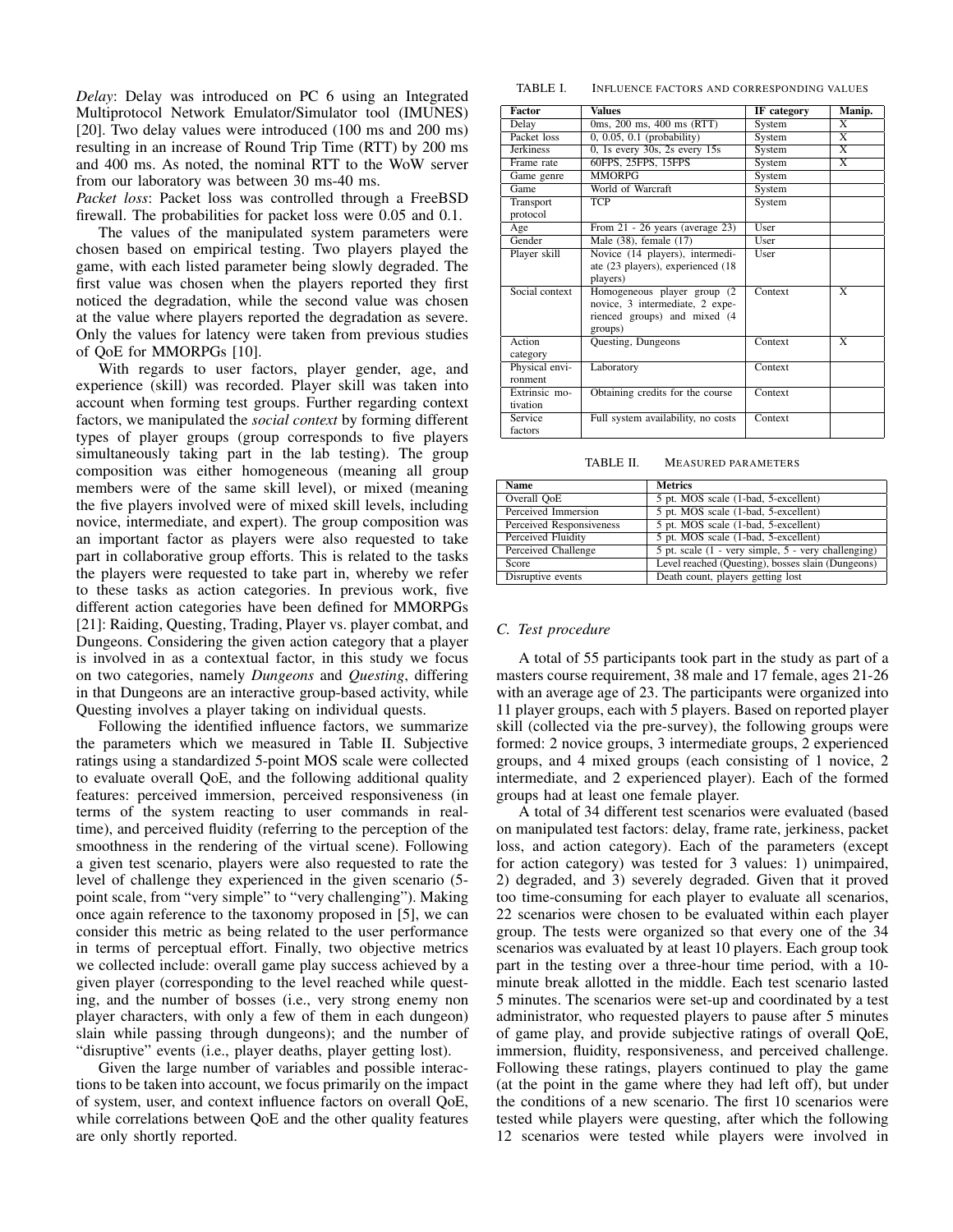Dungeons. We note that for each group, an experienced WoW player "consultant" was available on site who only interfered with minimal advice in need, such as disconnects from the server, or if an inexperienced player did not know how to proceed. The following testing procedure was used:

- 1) Players were given instructions regarding the study, and the concepts of the game and controls.
- 2) Each of the players in the group created a new WoW character.
- 3) Players performed one quest in the game to familiarize themselves with the game and controls.
- 4) Players went through the first two reference scenarios (i.e., no degradations being administered, and maximum degradations of all system parameters).
- 5) The following eight scenarios iterated the values of one of the system influence factor, while all other dimensions were fixed at nominal values (no added degradation). The scenario sequence was randomized.
- 6) Following each 5-minute scenario, players were asked to provide subjective quality ratings.
- 7) Following a 10-min break, players switched to level 20 characters (which we previously created). These virtual game characters corresponded to the same class/race combinations that each player had been previously assigned.
- 8) All 5 players were added to a group and joined a Dungeons instance. The players took part in joint battles and tried to protect/help each other.
- 9) After eight scenarios which were based on testing each of the four system factors individually (as in step 5 for Questing), groups were instructed to evaluate an additional 4 scenarios in which multiple factors were simultaneously degraded. As the number of possible combinations for different values of degradations for four parameters is large (16), each group was assigned with a chosen number of scenarios which allowed us to test each combination of degradation parameters at least two times.

| Latency   | Loss ratio | Frame<br>rate  | <b>Jerkiness</b> | <b>Action</b><br>category | 0        | 1 | 2                        | QoE           | 3                        |                        | 4                        | 5                       |   |  |
|-----------|------------|----------------|------------------|---------------------------|----------|---|--------------------------|---------------|--------------------------|------------------------|--------------------------|-------------------------|---|--|
|           | $\bf{0}$   | 60             |                  | D                         |          |   |                          |               |                          |                        |                          |                         |   |  |
| $\bf{0}$  |            |                | $\pmb{0}$        | Q                         |          |   |                          |               |                          |                        |                          | $\overline{\mathbf{H}}$ |   |  |
| 400       |            | 15             |                  | D                         |          |   |                          |               |                          |                        |                          |                         |   |  |
|           | 0,1        |                | 0,133            | Q                         |          |   | $\overline{\phantom{0}}$ |               |                          |                        |                          |                         |   |  |
| 200       | $\bf{0}$   | 60             | $\bf{0}$         | D                         |          |   |                          |               |                          |                        | $\overline{H}$           |                         |   |  |
|           |            |                |                  | Q                         |          |   |                          |               |                          |                        | $\overline{H}$           |                         |   |  |
| 400       | $\bf{0}$   | 60             | $\bf{0}$         | D                         |          |   |                          |               |                          |                        | $\overline{H}$           |                         |   |  |
|           |            |                |                  | Q                         |          |   |                          |               |                          |                        | $\overline{\phantom{a}}$ |                         |   |  |
| $\bf{0}$  | 0,05       | 60             | $\bf{0}$         | D                         |          |   |                          |               |                          |                        | $\overline{\phantom{a}}$ |                         |   |  |
|           |            |                |                  | Q                         |          |   |                          |               |                          |                        | $\overline{\bullet}$     |                         |   |  |
| $\bf{0}$  | 0,1        | 60             | $\bf{0}$         | D                         |          |   |                          | $\rightarrow$ | ÷                        |                        |                          |                         |   |  |
|           |            |                |                  | Q                         |          |   |                          |               |                          | ℡                      |                          |                         |   |  |
| $\bf{0}$  |            | $\bf{0}$       | 25               | $\bf{0}$                  | D        |   |                          |               |                          |                        |                          | क                       |   |  |
|           |            |                |                  |                           |          | Q |                          |               |                          |                        |                          |                         | ≖ |  |
| $\bf{0}$  | $\bf{0}$   | 15             |                  |                           | $\bf{0}$ | D |                          |               |                          |                        |                          | ≖                       |   |  |
|           |            |                |                  |                           | Q        |   |                          |               |                          |                        | ᆋ                        |                         |   |  |
| $\bf{0}$  | $\bf{0}$   | 60             | 0,067            | D                         |          |   |                          |               |                          | $\overline{\bigoplus}$ |                          |                         |   |  |
|           |            |                |                  |                           | Q        |   |                          |               |                          |                        | $\overline{\phantom{a}}$ |                         |   |  |
| $\pmb{0}$ |            | $\bf{0}$<br>60 |                  |                           | 0,133    | D |                          |               |                          | म⊕⊣                    |                          |                         |   |  |
|           |            |                |                  |                           | Q        |   |                          |               | $\overline{\phantom{a}}$ |                        |                          |                         |   |  |

Fig. 2. The QoE scores of best case scenario, worst case scenario, and 16 scenarios with only one parameter degraded: avg. values and 95% CI.

# IV. RESULTS

# *A. System and context factors*

The results of the QoE scores obtained across the first 18 scenarios (i.e., scenario 1 with no system parameters degraded, scenario 2 with all parameters degraded, and the remaining scenarios in which only one of the parameters was degraded while others were kept constant) are shown in Figure 2. All of the experiments have been done for both the Questing (Q) and Dungeons (D) action categories, except for the first two (reference) scenarios.

Results show that introducing what we have referred to as jerkiness (or freezing) is the factor which has the strongest impact on QoE, resulting in an average score of 2.4, which is slightly more then the average of 2.0 reported in scenario 1. The second most influential factor proved to be packet loss, followed by frame rate degradation, and in the end latency. While it has been reported in literature that some games, e.g., Quake 3 can tolerate up to 30% packet loss rates (with MOS scores over 4), for other games such as Halo loss rates of 2% already resulted in MOS scores dropping below 4 [16]. Our studies have shown that for WoW (Dungeons action category), packet loss of 10% resulted in average scores of 2.56, while for 5% packet loss average scores were 3.88. The impact of loss may be attributed to the TCP transport protocol being used. Another indicator of how packet loss affects the gameplay is based on the in-game latency indicator - hovering over a computer icon in the main menu of WoW results in a pop-up window showing the estimated latency by the WoW client. Introducing 1% packet loss resulted in reported latency estimations of hundreds of milliseconds (due to TCP retransmission mechanisms), although no delays were actually present on the transmission link.

What we found peculiar was the issue of latency, whereby we introduced latencies of 200 ms and 400 ms, which resulted in RTTs being up to 240 ms and 440 ms. Contrary to previous measurements and QoE models in which introducing this much latency resulted in significant lowering of the reported QoE, e.g., MOS of 2.6 for 400 ms latency reported in [10], the latency degradation proved to be barely noticeable to our test players.This phenomena might be attributed to the degradation of other parameters which resulted in more easily observable degradation (e.g., jerkiness), in-game mechanisms for hiding/combating latency, unfamiliarity of tested player group with the game under test (WoW). To shed further light on this issue we aim to further test this finding in future experiments.

When considering the impact of action category, we note that Questing is an action category in which players perform relatively simple tasks and usually do not require high player skill (especially true for the starting quests performed in our scenarios). On the other hand, Dungeons are a much more demanding action category which requires cooperation between players, enemies are much more dangerous, and players can easily be killed. Comparing Questing and Dungeons with respect to reported QoE values, we found that for delay, frame rate, and jerkiness there were no significant differences, while in the case of loss increases, player QoE was more severely impacted in the case of Dungeons. Inspecting immersion as a quality dimension revealed that there is a significant correlation between the reported perceived immersion and overall QoE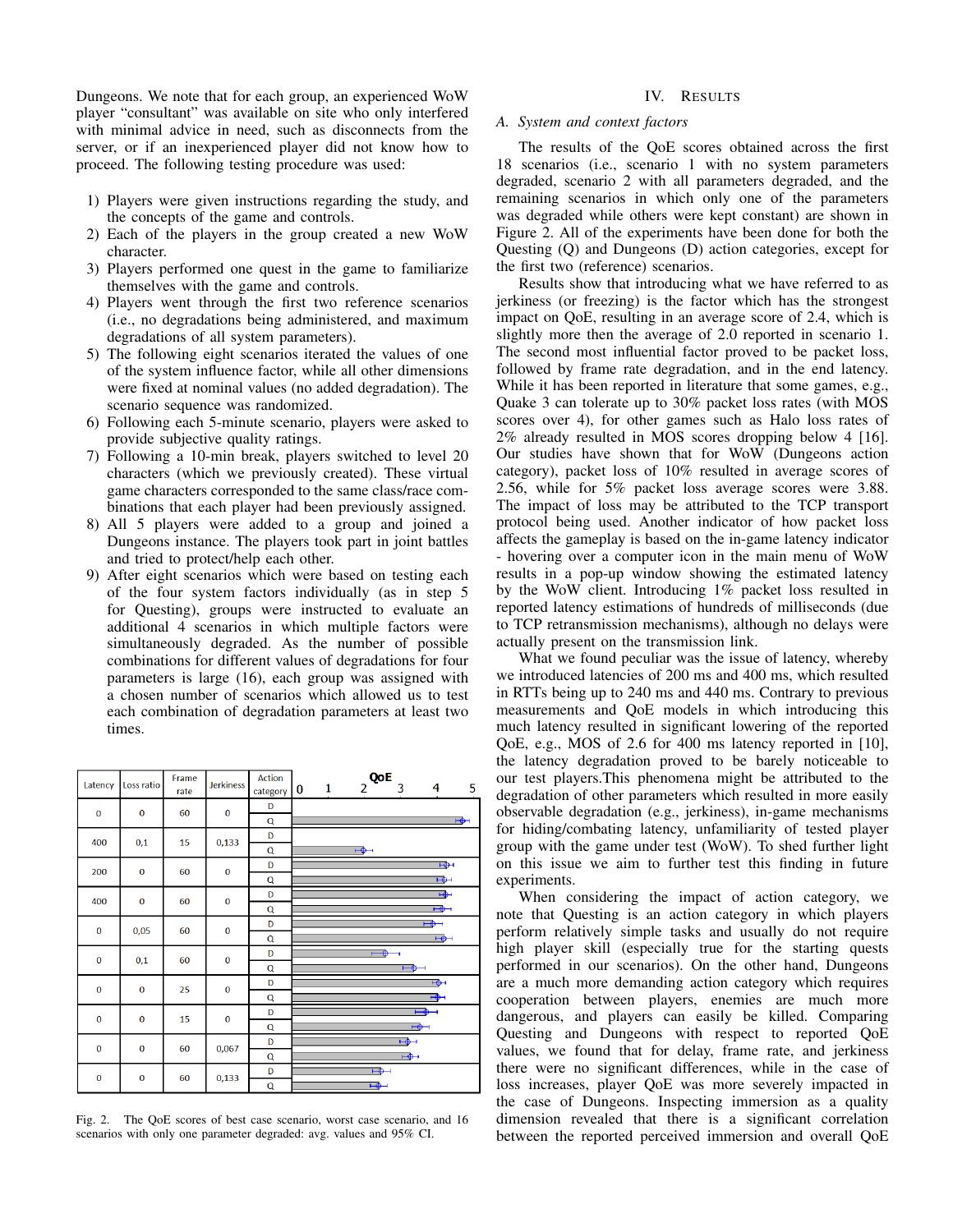TABLE III. RESULTS OF SCENARIOS WITH MULTIPLE DEGRADATION

|       | Loss ratel                           |              | 0,05           | 0,1          | $= 5$            |       |
|-------|--------------------------------------|--------------|----------------|--------------|------------------|-------|
|       | <b>Delay</b><br>Jerkiness Frame rate | <b>200ms</b> | 400ms          | <b>200ms</b> | 400ms            |       |
| 0,067 | 25                                   | 2.7          | 2.8            | 1.9          | 2.19             |       |
|       | 15                                   | 2.73         | 3.1            | 1.93         | $1.6\phantom{0}$ |       |
|       | 25                                   | 1.9          | 2.53           | 1.5          | 1.7              |       |
| 0,133 | 15                                   | 3.25         | $\overline{2}$ | 1.5          | 1.7              | $= 1$ |

score. In 6 out of 8 scenarios, we found the same relationship between QoE and immersion for both Questing and Dungeons.

#### *B. User and context factors*

Further, we wanted to inspect how combinations of different simultaneous degradation parameters affect the QoE. We inspected this through an additional 16 scenarios which were only performed in the Dungeons action category. In each of these scenarios all parameters were degraded (i.e., frame rate, jerkiness, latency, and loss) to two different levels. Each of the scenarios was performed by two different player groups, and for some even three. The results are presented in Table III. In the table, darker fields correspond to lower QoE score. Results of these scenarios confirm the findings in the first set of scenarios that jerkiness and loss rate are the factors that affected QoE the most. The highest QoE degradation (i.e., the lowest scores) are noted when both of these parameters are severely degraded (level 2 degradation). It is interesting that the lowest reported values are not reported in cases involving increased latency.

A further goal of our study was to investigate the impact of players' previous game experience (skill) on perceived QoE. We distinguish between scores reported by novice, intermediate, and experienced users (focusing on the first 18 scenarios). As previously mentioned, user skill was determined based on results of the pre-survey we conducted. The average score reported by experienced players was 0.3 less than the average reported by novice players, as shown in Figure 3. While this difference is not very extreme, it still confirms previous findings that have shown experienced players to be more demanding [16]. In addition to the impact of player experience, we were interested in studying the impact of social context on how users rated the quality of their experience. By social context, we refer to the composition of the 5-member group that a player was involved in. From 11 groups, 2 groups were composed of only novice players, 2 groups from only experienced players, and 3 groups from only intermediate players. The remaining four groups were "mixed" groups. In Figure 4 we compare average QoE scores for players in "homogeneous" groups and compare them with the scores of players of the same skill level but in mixed groups. Interestingly, results have shown that both novice and intermediate players improve their QoE when playing in mixed groups, most likely due to improved group game performance resulting from the involvement of more experienced players. On the other hand, experienced players reported lower QoE when novice and intermediate players were involved, as they found such a group composition to degrade their overall QoE. The highest observed difference between mean values is for novice players (0.3).

To inspect the influence of in-game performance on QoE we measured "unexpected events" which were: deaths of characters, players getting lost in the virtual world, from the server, etc. These events were noted for each of the performed scenarios (all 34 scenarios). Most of the noted events (over 90%) were character deaths. Our hypothesis was that if a player's character would die, that would result in lower QoE. We inspected the mean QoE of all the players who reported unexpected events in a particular scenario versus the QoE of player with no unexpected events. We found that there was no significant correlation between in-game performance and QoE in our specific case. We aim to investigate this aspect in more detail in future studies.

Finally, we inspected the Pearson correlation coefficient between overall QoE and the additional rated QoE features: responsiveness (0.809, p<0.005,) fluidity (0.796, p<0.005), and immersion  $(0.809, <0.005)$ . Results show significant correlations between overall QoE and all three observed perceptual features, confirming that these are indeed significant quality features for MMORPGs. Additionally, we found no correlation between QoE and the indicated perceived challenge





Fig. 3. The impact of player experience on QoE (avg. values and 90% CI).

Fig. 4. The impact of group composition QoE (avg. values and 90% CI).